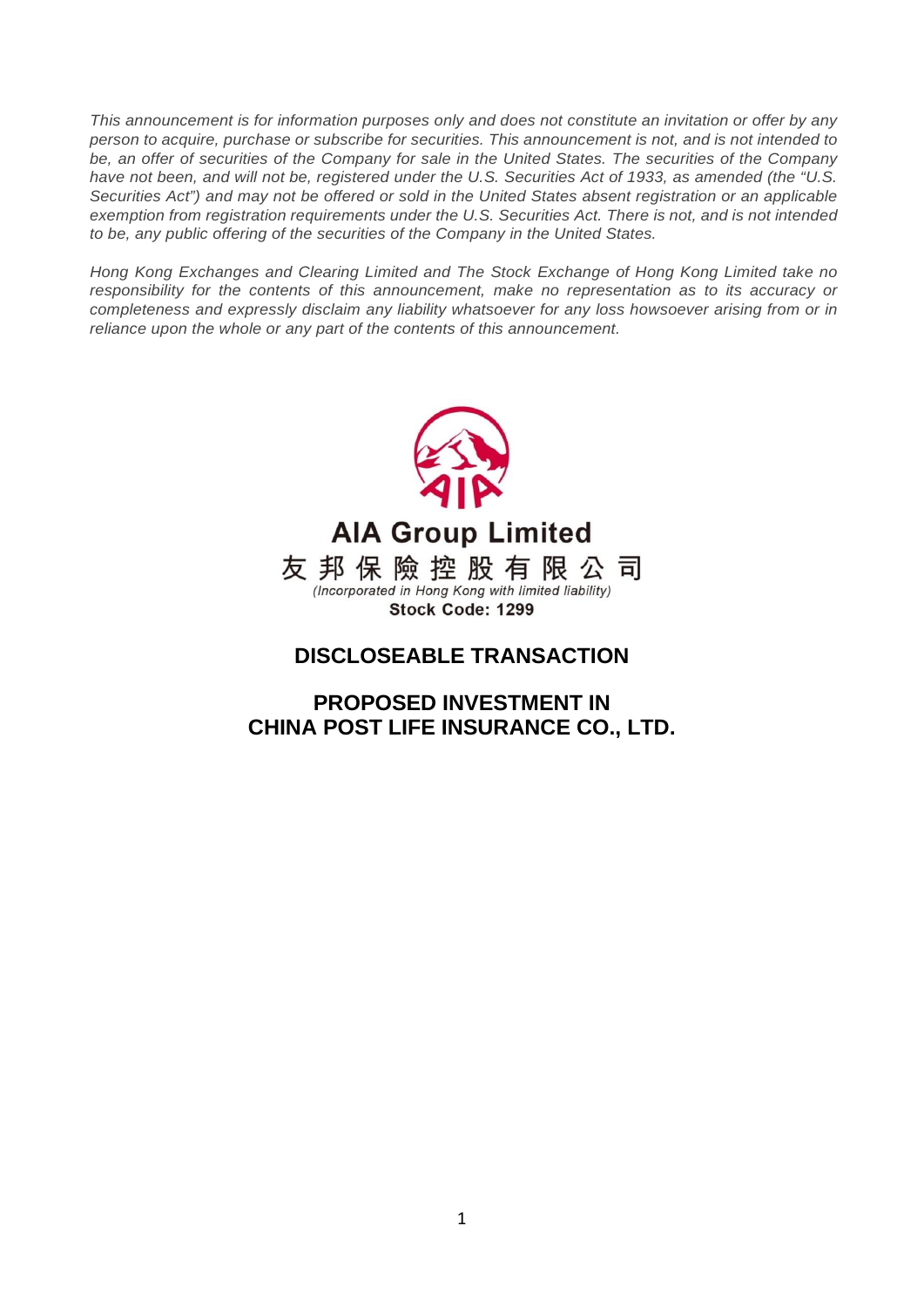## **AIA CAPTURES FURTHER SIGNIFICANT GROWTH OPPORTUNITIES IN CHINA THROUGH A UNIQUE INVESTMENT IN CHINA POST LIFE HELPING MILLIONS MORE CHINESE FAMILIES LIVE HEALTHIER, LONGER, BETTER LIVES**

Hong Kong, 29 June 2021 - AIA Group Limited (the "Company", and together with its subsidiaries, "AIA" or the "Group") announces that it has agreed to invest RMB12,033 million  $(US$1,860$  million)<sup>1</sup> through its wholly-owned subsidiary, AIA Company Limited ("AIA Co."), for a 24.99 per cent equity stake, post investment, in China Post Life Insurance Co., Ltd. ("China Post Life"), subject to securing all necessary regulatory approvals (the "Transaction"). The investment will be financed on an all-cash basis from internal resources.

China Post Life is a subsidiary of China Post Group Co., Ltd. ("China Post") and is the leading bank-affiliated<sup>2</sup> life insurer focused on bringing financial protection to the mass and emerging mass-affluent market in China. Through its distribution partnership with Postal Savings Bank of China Co., Ltd. ("PSBC"), it has access to the largest retail financial distribution network of around 40,000 financial outlets nationwide and more than 600 million retail customers. China Post Life currently distributes in 21 provinces, covering 80 per cent of the PSBC network.

The total value of the proposed investment represents a valuation of 1.34x China Post Life book value<sup>3</sup> on a pre-money basis<sup>4</sup> as of 31 December 2020. Value of new business ("VONB") for China Post Life was RMB1,866 million (US\$269 million)<sup>5</sup> for the full year 2020.

The Group's operation of AIA Life Insurance Company Limited ("AIA China"), its wholly-owned life insurer in China, will remain entirely independent of this investment. AIA China will continue its focus on high-quality growth, including geographical expansion, through its highlydifferentiated Premier Agency model. It will continue to provide high-quality protection and long-term savings products to the rapidly-growing middle-class and affluent customer segments.

AIA's investment in China Post Life increases the Group's exposure to the Chinese life insurance market and the potential from distribution channels and customer segments that are complementary to our existing strategy in China. The Group will dedicate resources from its Group Office to provide targeted technical advice and support to China Post Life. Areas of technical support and cooperation will include product development, technology, investment and risk management expertise, as well as support in expanding and deepening China Post Life's unique distribution opportunity.

## **Summary of the Transaction**

- On 29 June 2021, the following documents have been entered into in relation to the Transaction: share subscription agreement between AIA Co. and China Post Life (the "Share Subscription Agreement"); investor rights agreement between the Company, AIA Co., China Post Life and China Post; technical assistance agreement between the Company and China Post Life; and business cooperation framework agreement between the Company and China Post (the "Business Cooperation Framework Agreement") (collectively referred to as the "Transaction Documents").
- AIA Co. has agreed to pay RMB12,033,579,523 for 7,162,844,954 shares of China Post Life (the "Subscription Price"), on an all-cash basis from internal resources, as set out in the Share Subscription Agreement.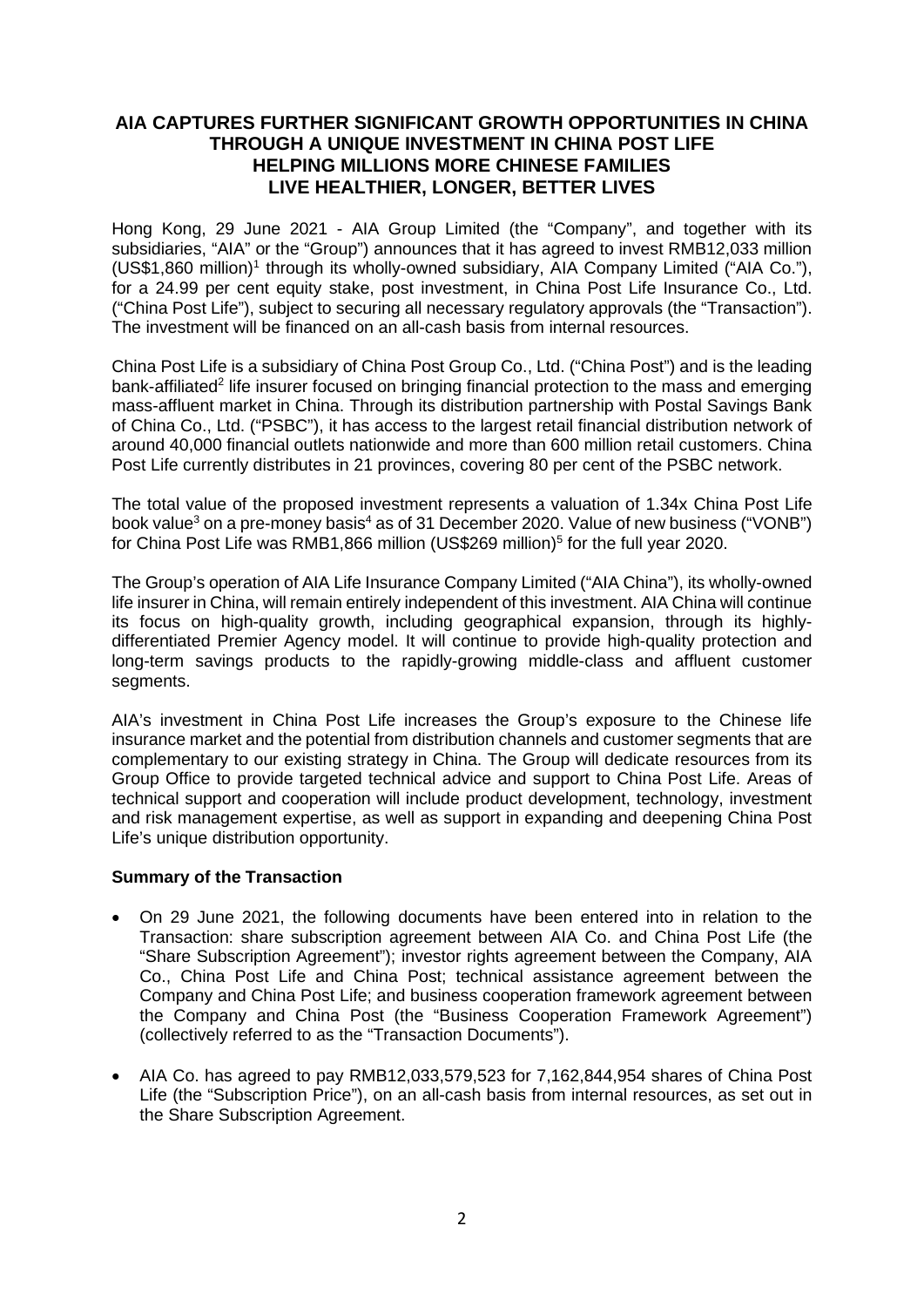- The Subscription Price was arrived at after arm's length negotiations between AIA Co. and China Post Life and considering the net asset value of China Post Life as at 31 December 2020 and the opportunities for further value creation at China Post Life.
- Based on the audited financial statements<sup>3</sup> of China Post Life, its net assets were RMB26,866 million as at 31 December 2020.
- Based on the audited financial statements<sup>3</sup> of China Post Life, net profit before and after taxation for the year ended 31 December 2019 was RMB1,532 million and RMB1,688 million<sup>6</sup>, respectively, and net profit before and after taxation for the year ended 31 December 2020 was RMB1,232 million and RMB1,316 million<sup>6</sup>, respectively.
- A dedicated joint team comprising representatives from AIA Group Office and China Post Life will form the Technical Assistance Advisory Committee reporting directly to the board of directors of China Post Life.
- AIA Co. will have the right to nominate one non-executive director to China Post Life's board of directors.
- AIA Co.'s investment in China Post Life will be subject to a statutory lock-up period.
- AIA Co. is entitled to customary shareholder protections.
- AIA and China Post will also explore additional business opportunities under the Business Cooperation Framework Agreement.

The directors of the Company consider that the terms of the Transaction are fair and reasonable and in the interests of the Company and its shareholders as a whole and have approved the Transaction.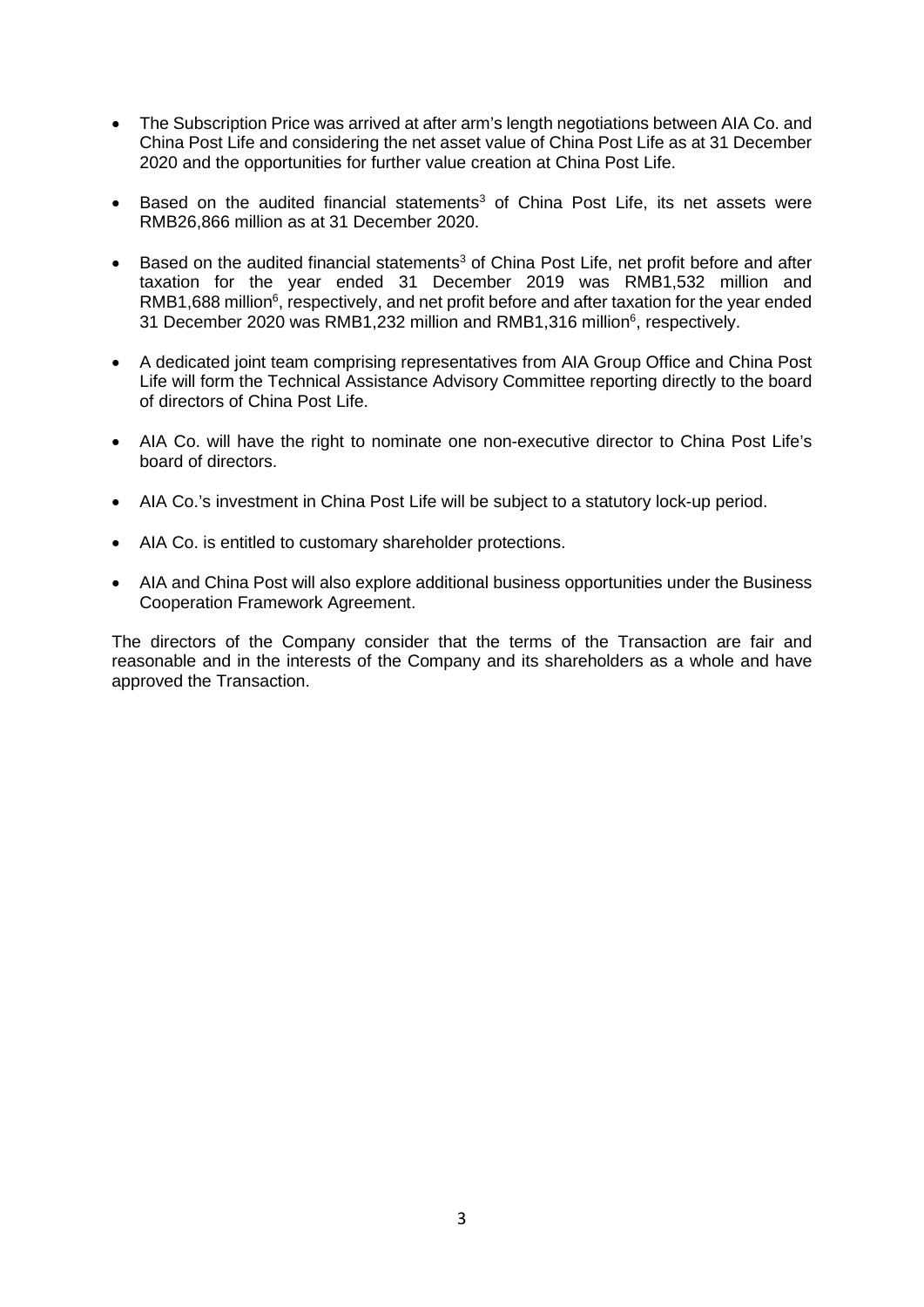## **Information Pack**

An information pack is available on AIA's website:

https://www.aia.com/en/investor-relations/results-presentations/other-presentations.html

| <b>Contacts</b>             |                |                   |                |
|-----------------------------|----------------|-------------------|----------------|
| <b>Investment Community</b> |                | <b>News Media</b> |                |
| Lance Burbidge              | +852 2832 1398 | Cecilia Ma Zecha  | +65 9651 3976  |
| Evelyn Lam                  | +852 2832 1633 | Dudley White      | +852 2832 1978 |
| Feon Lee                    | +852 2832 4704 |                   |                |
| Rachel Poon                 | +852 2832 4792 |                   |                |

Goldman Sachs is acting as adviser to AIA with respect to the Transaction. Debevoise & Plimpton and Jun He Law Offices are acting as legal advisers to AIA on the Transaction.

## **Listing Rules Implications**

AIA Co. and the Company are bound to perform their obligations under the Transaction Documents, including working with China Post Life and China Post to obtain the required regulatory approvals for the Transaction and fulfil other conditions precedent for the completion of the Transaction and payment of the Subscription Price.

Since one or more of the applicable percentage ratios under Rule 14.07 of the Rules Governing the Listing of Securities on The Stock Exchange of Hong Kong Limited ("Listing Rules") in respect of the Transaction exceed 5 per cent but all of the applicable percentage ratios are below 25 per cent, the Transaction constitutes a discloseable transaction of the Company under the Listing Rules and is subject to the reporting and announcement requirements but is exempt from the shareholders' approval requirement under Chapter 14 of the Listing Rules.

The Company confirms that to the best of its directors' knowledge, information and belief having made all reasonable enquiries, China Post Life, China Post and their respective beneficial owners are third parties independent of and not connected with the Company or any of its connected persons as at the date of this announcement.

#### **Shareholders and Potential Investors to Exercise Caution**

The completion of the Transaction is subject to the fulfilment or waiver (as the case may be) of certain conditions precedent set out in the Transaction Documents, including relevant regulatory approvals. Accordingly, there is no guarantee that the Transaction will proceed. Shareholders and potential investors of the Company are advised to exercise caution when dealing in the securities of the Company.

This announcement contains forward-looking statements relating to the Company and/or China Post Life, China Post and PSBC that are based on the beliefs of the Company's management as well as assumptions made by and information currently available to the Company's management. These forward-looking statements are, by their nature, subject to significant risks and uncertainties. You are strongly cautioned that reliance on any forwardlooking statements involves known and unknown risks and uncertainties. Actual results and events may differ materially from information contained in the forward-looking statements.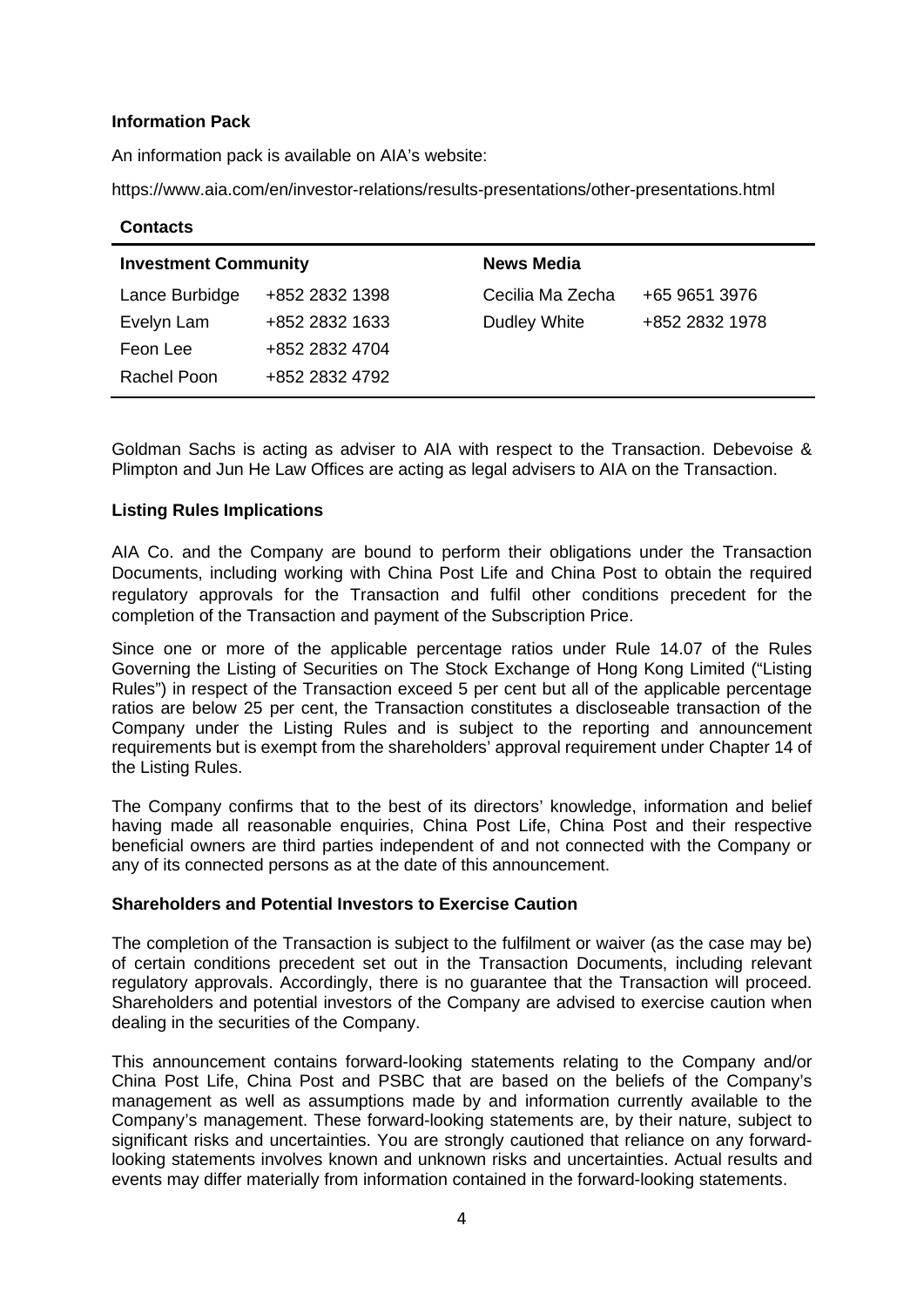## **About AIA**

AIA Group Limited and its subsidiaries (collectively "AIA" or the "Group") comprise the largest independent publicly listed pan-Asian life insurance group. It has a presence in 18 markets – wholly-owned branches and subsidiaries in Mainland China, Hong Kong SAR<sup>7</sup>, Thailand, Singapore, Malaysia, Australia, Cambodia, Indonesia, Myanmar, the Philippines, South Korea, Sri Lanka, Taiwan (China), Vietnam, Brunei, Macau SAR $^8$  and New Zealand, and a 49 per cent joint venture in India.

The business that is now AIA was first established in Shanghai more than a century ago in 1919. It is a market leader in Asia (ex-Japan) based on life insurance premiums and holds leading positions across the majority of its markets. It had total assets of US\$326 billion as of 31 December 2020.

AIA meets the long-term savings and protection needs of individuals by offering a range of products and services including life insurance, accident and health insurance and savings plans. The Group also provides employee benefits, credit life and pension services to corporate clients. Through an extensive network of agents, partners and employees across Asia, AIA serves the holders of more than 38 million individual policies and over 16 million participating members of group insurance schemes.

AIA Group Limited is listed on the Main Board of The Stock Exchange of Hong Kong Limited under the stock code "1299" with American Depositary Receipts (Level 1) traded on the overthe-counter market (ticker symbol: "AAGIY").

#### **Notes:**

- 1. Unless otherwise specified in this announcement, the translation of Renminbi into United States Dollars is made for illustration purposes only at the rate of RMB6.47 to US\$1. No representation is made that any amounts in Renminbi could have been or could be converted at the specified rate.
- 2. Bank-affiliated life insurer refers to a life insurer whose main distribution channel is bancassurance and is controlled by, or affiliated with, a large commercial bank in China.
- 3. On the basis of the generally accepted accounting principles in the People's Republic of China.
- 4. The total value of the proposed investment represents a valuation of 1.24x pro-forma China Post Life book value on a post-money basis as of 31 December 2020.
- 5. VONB is stated on China Post Life embedded value basis, translated into United States Dollars based on average spot rates over the period.
- 6. Includes the impact of tax adjustments relating to tax losses and certain income that is exempt from corporate income tax.
- 7. Hong Kong SAR refers to Hong Kong Special Administrative Region.
- 8. Macau SAR refers to Macau Special Administrative Region.